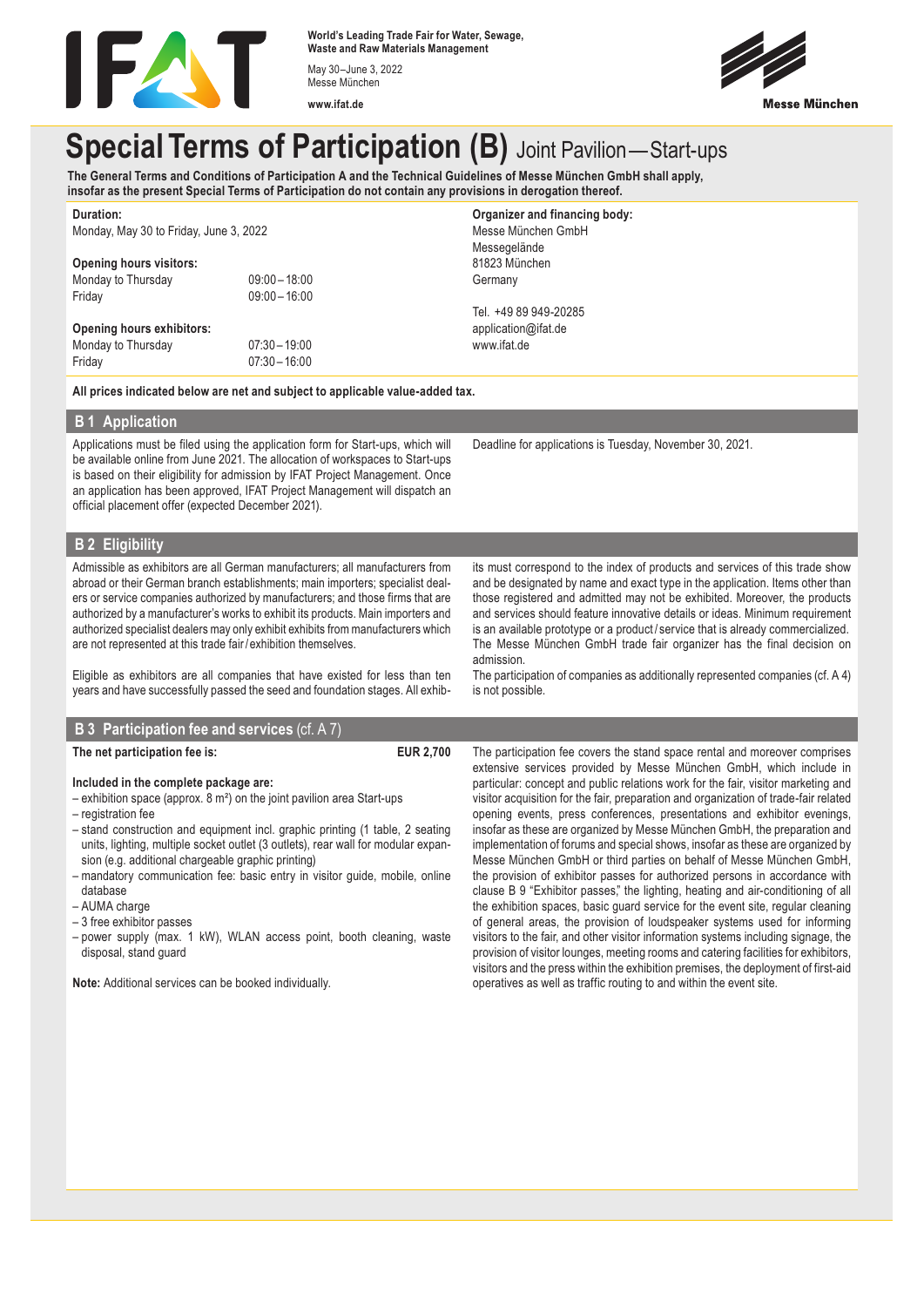

**World's Leading Trade Fair for Water, Sewage, Waste and Raw Materials Management** May 30–June 3, 2022 Messe München

**www.ifat.de**



# **Special Terms of Participation (B)** Joint Pavilion—Start-ups

**The General Terms and Conditions of Participation A and the Technical Guidelines of Messe München GmbH shall apply, insofar as the present Special Terms of Participation do not contain any provisions in derogation thereof.**

#### **B 4 Terms of payment** (cf. A 7)

The amounts invoiced in all invoices issued by Messe München GmbH in connection with the event are to be transferred in euros, without deductions and free of all charges to one of the accounts specified in the respective invoice, indicating the customer number. **The times of payment specified in the invoices are binding and are to be complied with.**

Prior payment of the invoiced amounts in full is a condition for access to the rented exhibition space, listings in the trade show media (print, online, mobile) and the provision of exhibitor passes.

The final invoice for all additional costs (e.g. technical services, electricity, parking permits, ticket vouchers, etc.) will be sent to the exhibitor after the end of the event (approx. 6 weeks). It is payable immediately upon receipt.

Due to value-added tax legislation requirements, Messe München GmbH can only issue or re-address invoices to an invoice recipient other than the exhibitor,

#### **B 5 Dates of setting up and dismantling** (cf. A 15)

Further information on the dates for assembly and dismantling will be provided in a separate information letter approx. 8 weeks before the start of the trade fair.

## **B 6 Official regulations and permits**

In the erection, operation and dismantling of their structures at the exhibition center, exhibitors are to comply with all statutory and official regulations as well as the relevant requirements of Messe München GmbH and especially those from the Terms of Participation and the Technical Guidelines. In addition to the

#### request the appropriate form at the e-mail address provided in the application. The form should be completed and signed with legally binding effect and returned to Messe München GmbH. Messe München GmbH is under no obligation to accept the different invoice recipient named by the exhibitor as its contracting party. Insofar as Messe München GmbH has already rendered services to the exhibitor at the time of receipt of this form, Messe München will have to bill these services to the exhibitor (cf. A 7). Should the exhibitor wish to have an invoice re-issued because the name, legal form or address of the invoice recipient has changed, the exhibitor is bound to

if the recipient is Messe München GmbH's contractual partner concerning the services to be charged. If the exhibitor wants to designate the invoice recipient as the contractual partner of Messe München GmbH instead of himself, he can

pay Messe München GmbH a fee of **EUR 50** for each invoice amendment, unless the data included in the original invoice in respect of the name, legal form or address of the invoice recipient was incorrect and Messe München GmbH was responsible for the incorrect data.

## **B 7 Sales regulations**

Open selling or other provision of goods and services from the stand is not permissible. Exhibited articles may be delivered to purchasers only after the end of the fair. It is not permitted to show the selling price openly. Under

#### **B 8 Media services (internet, mobile)**

The basic entry is invoiced by Messe München GmbH (cf. B 3 Mandatory communication fee) and includes following listings:

#### **Visit Guide (print)**

- Company name on the stand of the Visit Guide
- Company name, hall/stand number in the exhibitor legend of the Visit Guide

#### **Exhibitor Directory (online)**

- Company name, street, postal code, city, country code, telephone and fax number, e-mail and internet address, hall/stand in the exhibitor detail entry
- 1 entry under "Product groups"
- Company name in the info box in the interactive hall plan

Technical Guidelines, the relevant safety regulations of the TÜV (German organizations for technical inspection and control) also apply to all exhibits and other equipment and facilities; recognized codes of practice are to be complied with.

No. 64 GewO (German trade regulation act), it is permissible to sell only to commercial resellers, commercial consumers and bulk purchasers.

#### **Mobile**

- Company name, street, postal code, city, country code, telephone and fax number, e-mail and internet address, hall/stand in the exhibitor detail entry
- 1 entry under "Product groups"

Exhibitors can book additional listings and other presentation opportunities in these communication media on a separate order form. Order form, respectively in the online catalog shop of the official media services partner. The media services partner will contact exhibitors directly and in time, handling these extra listings with the applicant in his own name and on his own account. Messe München GmbH assumes no responsibility for the accuracy and completeness of the trade fair media (print, online and mobile).